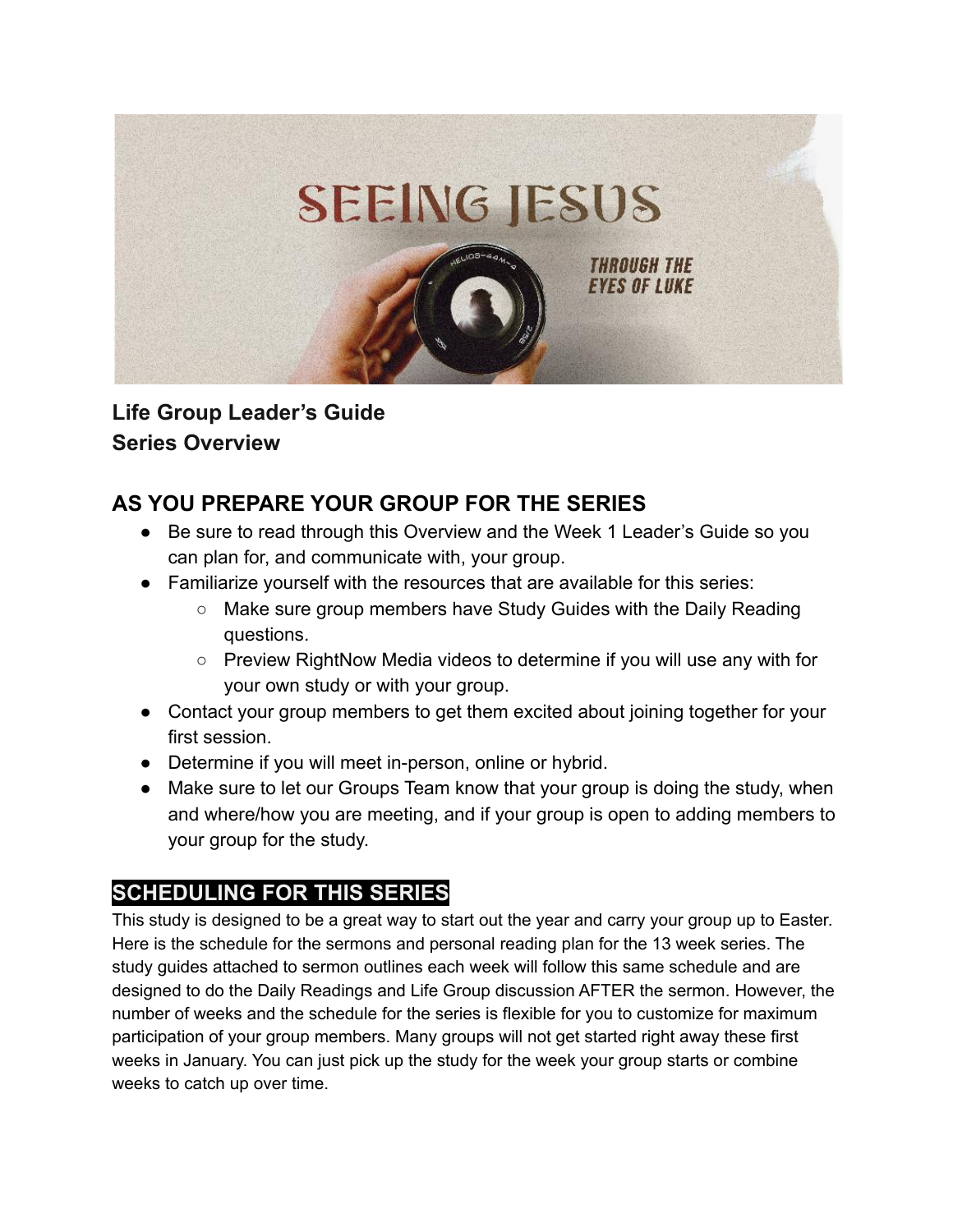|       | Seeing Jesus: Through the Eyes of Luke - Week 1 Luke 1-3           |                   |
|-------|--------------------------------------------------------------------|-------------------|
| Day 1 |                                                                    | Luke 1:1-38       |
| Day 2 |                                                                    | Luke 1:39-80      |
| Day 3 |                                                                    | Luke 2:1-20       |
| Day 4 |                                                                    | Luke 2:21-51      |
| Day 5 |                                                                    | Luke 3:1-38       |
|       | 1/16/2022 Seeing Jesus: Through the Eyes of Luke - Week 2 Luke 4-5 |                   |
| Day 1 |                                                                    | Luke 4:1-13       |
| Day 2 |                                                                    | Luke 4:14-30      |
| Day 3 |                                                                    | Luke 4:31-44      |
| Day 4 |                                                                    | Luke 5:1-26       |
| Day 5 |                                                                    | Luke 5:27-39      |
|       | 1/23/2022 Seeing Jesus: Through the Eyes of Luke - Week 3 Luke 6-7 |                   |
| Day 1 |                                                                    | Luke 6:1-26       |
| Day 2 |                                                                    | Luke 6:27-49      |
| Day 3 |                                                                    | Luke 7:1-17       |
| Day 4 |                                                                    | Luke 7:18-35      |
| Day 5 |                                                                    | Luke 7:36-50      |
|       | 1/30/2022 Seeing Jesus: Through the Eyes of Luke - Week 4 Luke 8-9 |                   |
| Day 1 |                                                                    | Luke 8:1-25       |
| Day 2 |                                                                    | Luke 8:26-56      |
| Day 3 |                                                                    | Luke 9:1-27       |
| Day 4 |                                                                    | Luke 9:28-45      |
| Day 5 |                                                                    | Luke 9:46-62      |
|       | 2/6/2022 Message outside of Luke Study                             |                   |
|       | Catch up on reading this week :)                                   |                   |
|       | 2/13/2022 Seeing Jesus: Through the Eyes of Luke - Week 5          | <b>Luke 10-11</b> |
| Day 1 |                                                                    | Luke 10:1-24      |
| Day 2 |                                                                    | Luke 10:25-42     |
| Day 3 |                                                                    | Luke 11:1-13      |
| Day 4 |                                                                    | Luke 11:14-32     |
| Day 5 |                                                                    | Luke 11:33-54     |
|       | 2/20/2022 Seeing Jesus: Through the Eyes of Luke - Week 6          | <b>Luke 12-13</b> |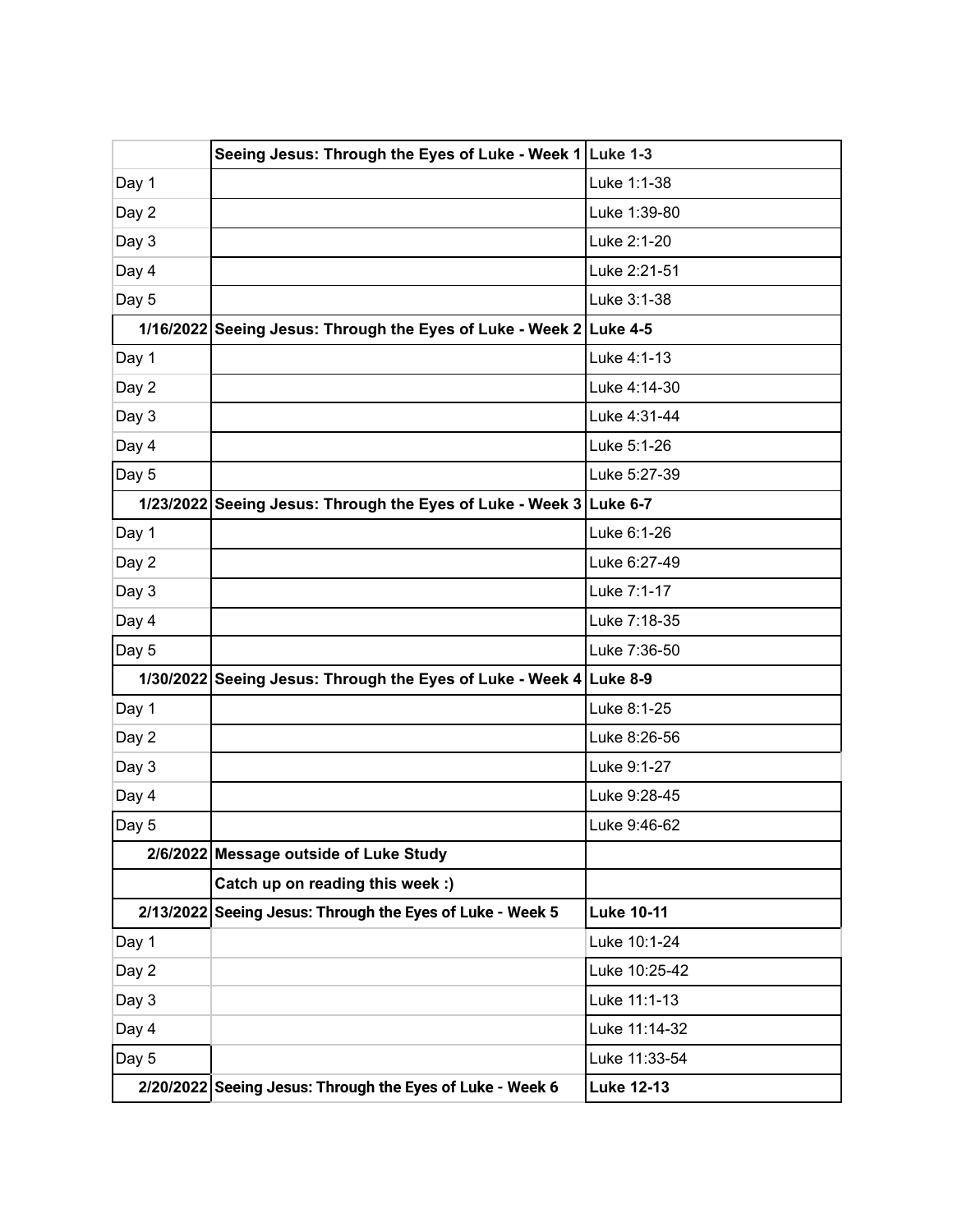| Day 1 |                                                            | Luke 12:1-12      |
|-------|------------------------------------------------------------|-------------------|
| Day 2 |                                                            | Luke 12:13-34     |
| Day 3 |                                                            | Luke 12:35-59     |
| Day 4 |                                                            | Luke 13:1-17      |
| Day 5 |                                                            | Luke 13:18-35     |
|       | 2/27/2022 Seeing Jesus: Through the Eyes of Luke - week 7  | <b>Luke 14-15</b> |
| Day 1 |                                                            | Luke 14:1-14      |
| Day 2 |                                                            | Luke 14:15-24     |
| Day 3 |                                                            | Luke 14:25-35     |
| Day 4 |                                                            | Luke 15:1-10      |
| Day 5 |                                                            | Luke 15:11-32     |
|       | 3/6/2022 Seeing Jesus: Through the Eyes of Luke - Week 8   | <b>Luke 16-17</b> |
| Day 1 |                                                            | Luke 16:1-15      |
| Day 2 |                                                            | Luke 16:16-31     |
| Day 3 |                                                            | Luke 17:1-10      |
| Day 4 |                                                            | Luke 17:11-19     |
| Day 5 |                                                            | Luke 17:20-37     |
|       |                                                            |                   |
|       | 3/13/2022 Seeing Jesus: Through the Eyes of Luke - Week 9  | Luke 18           |
| Day 1 |                                                            | Luke 18:1-8       |
| Day 2 |                                                            | Luke 18:9-14      |
| Day 3 |                                                            | Luke 18:15-17     |
| Day 4 |                                                            | Luke 18:18-30     |
| Day 5 |                                                            | Luke 18:31-43     |
|       | 3/20/2022 Seeing Jesus: Through the Eyes of Luke - Week 10 | Luke 19           |
| Day 1 |                                                            | Luke 19:1-10      |
| Day 2 |                                                            | Luke 19:11-27     |
| Day 3 |                                                            | Luke 19:28-38     |
| Day 4 |                                                            | Luke 19:39-44     |
| Day 5 |                                                            | Luke 19:45-48     |
|       | 3/27/2022 Seeing Jesus: Through the Eyes of Luke - Week 11 | Luke 20           |
| Day 1 |                                                            | Luke 20:1-8       |
| Day 2 |                                                            | Luke 20:9-19      |
| Day 3 |                                                            | Luke 20:20-26     |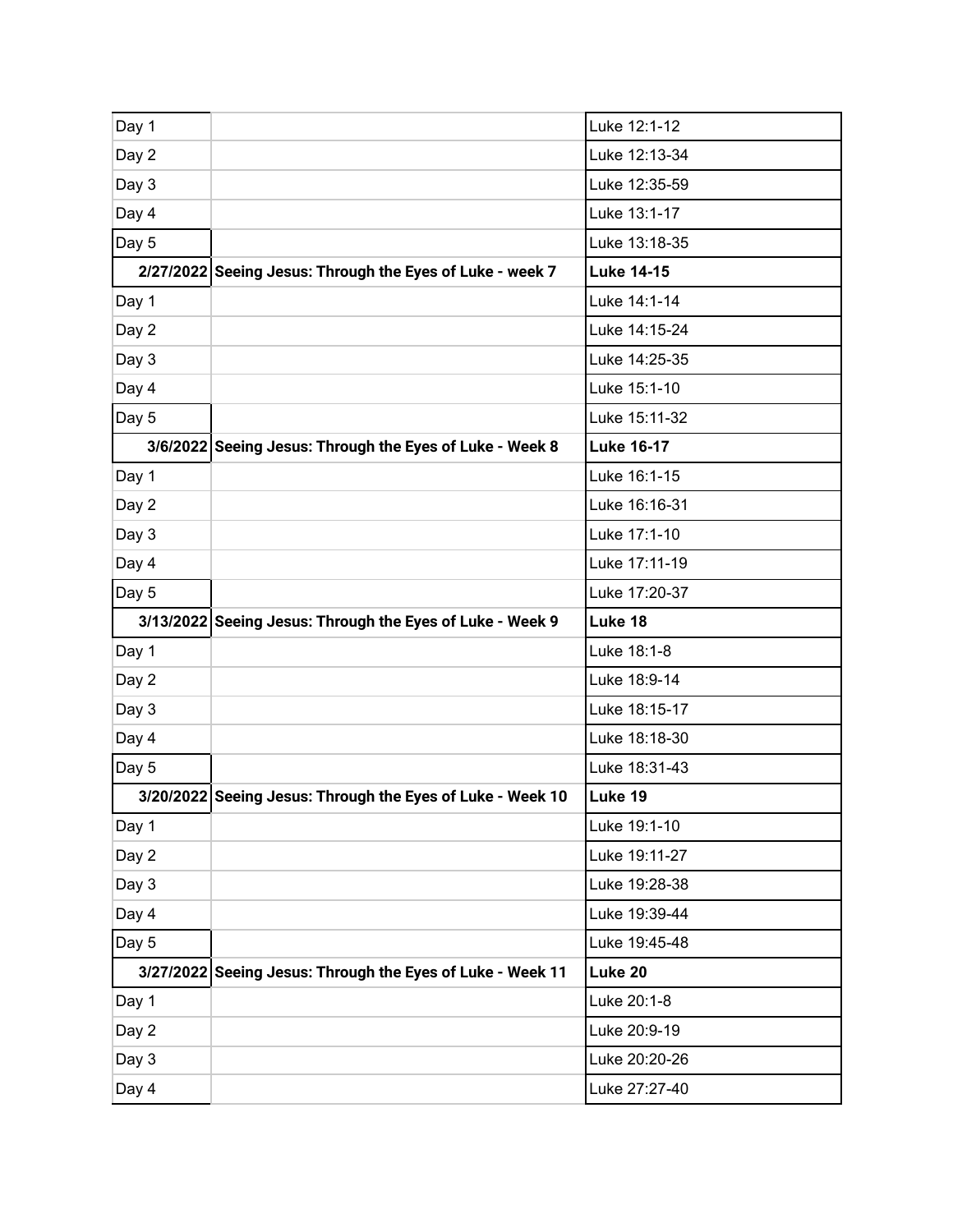| Day 5 |                                                           | Luke 27:41-47 |
|-------|-----------------------------------------------------------|---------------|
|       | 4/3/2022 Seeing Jesus: Through the Eyes of Luke - Week 12 | Luke 21       |
| Day 1 |                                                           | Luke 21:1-4   |
| Day 2 |                                                           | Luke 21:5-9   |
| Day 3 |                                                           | Luke 21:10-28 |
| Day 4 |                                                           | Luke 21:29-36 |
| Day 5 |                                                           | Luke 21:37-38 |
|       | PALM SUN.- Seeing Jesus: Through the Eyes of              |               |
|       | 4/10/2022 Luke - 13                                       | Luke 22       |
| Day 1 |                                                           | Luke 22:1-62  |
|       |                                                           |               |
| Day 2 |                                                           | Luke 22:63-71 |
| Day 3 |                                                           | Luke 23:1-55  |
| Day 4 |                                                           | Luke 24:1-35  |
| Day 5 |                                                           | Luke 24       |
|       | 4/15/2022 GOOD FRIDAY                                     | Luke 23       |

# **RESOURCES AVAILABLE FOR THIS STUDY**

### **1. YOUR BIBLE**

The Bible is God's Word. In Hebrews 4:12 we read.... *For the word of God is alive and active. Sharper than any double-edged sword.* This is the only real essential for this study. The whole purpose of the study is to get everyone reading and applying the Bible to their lives on a daily basis. This is a great series to emphasize everyone in the group having a Bible that they use for their personal reading and study and bring to the group. As you begin this study it may be an opportunity to help some group members select and purchase a Bible that they will use for many years to come. If you don't have a study Bible yet, consider getting one to use for this series.

### **2. SERMONS & SERMON STUDY GUIDES**

Each week there will be a sermon covering one section from Luke. These sermons will help everyone grow in their understanding and application of the letter*.* The group discussion questions will be based on the reading but will be enhanced by any questions and insights you bring from the sermons into the group time. You and your group members can access the sermons at PurposeChurch.com/sermons. Each week a two page study guide will be provided to guide people in their personal Bible reading and also to be used for your group's discussion.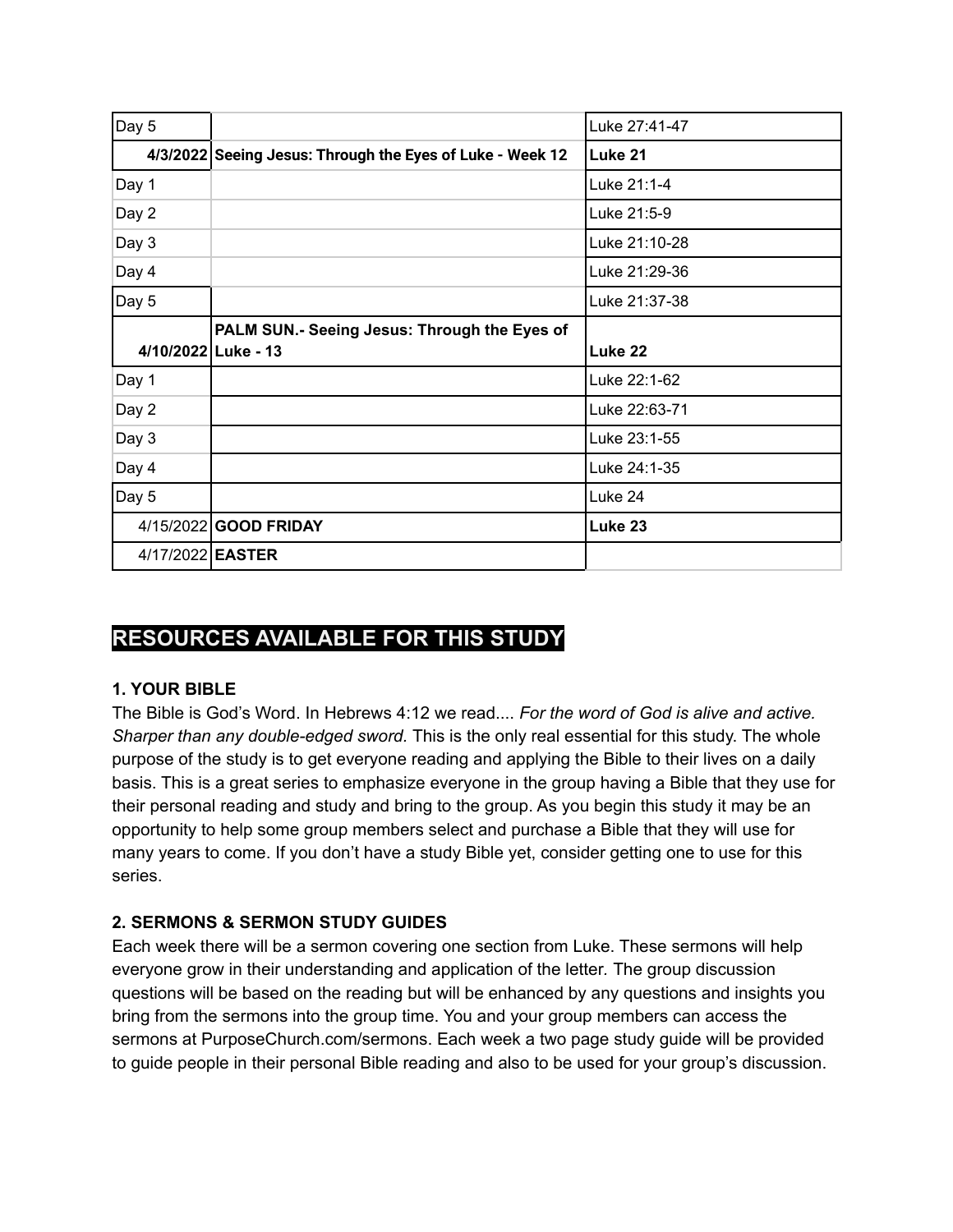A pdf of the study guide will be available for you to print copies or you can pick up copies from the Connect Center on Sundays or church office during the week.

### **3. LEADER'S DISCUSSION GUIDES**

Each week we will provide a Leader's Discussion Guide that will help you plan your discussion integrating sharing from Daily Reading, reflection and application from the Study Guides, along with additional discussion questions and leader notes. Whether you are a new group forming for this series or a group that has been together for many years we will provide recommendations and reminders of best practices that will help you be intentional about growing stronger as a group through this series. In addition to the discussion questions, this guide will provide practical suggestions to use with your group throughout the series.

### **4. RIGHTNOW VIDEOS AVAILABLE FOR THIS SERIES**

If your group responds well to brief video teaching to enhance discussion, or you would just like to use them for your own preparation there are a number of RightNow videos studies you could consider using for this series. There are no videos that align with our weekly studies. They range from single session to 20 session video series. As always, Purpose Church provides a library of group study videos for Life Groups at no cost to you or your group through RightNow Media. We have not based this series on any video series and it is not necessary to add video to your group's experience. Here are a couple of examples:

## [Resources for Luke Study](https://app.rightnowmedia.org/en/browse/search?query=luke)

### How to Read Luke Part 1 & 2 TIM MACKIE

These two brief videos, created by The Bible Project, are a great resource for facilitators and groups to get a deeper background and understanding of Luke

### That You May Be Certain: The Gospel of Luke

MICHAEL CARD, 4 SESSIONS, AVG SESSION – 26 MINS

If you have not yet activated your free account go to purposechurch.com/rightnowmedia to get started. Let us know if you need any help with any aspect of RightNow Media.

## **ADDITIONAL RESOURCES**

### SUGGESTED BIBLE COMMENTARIES

These are not necessary for this series. And your role as a facilitator is not to teach the group. But if you are interested in resources to help you gain background information and understanding as you study there are many great options . Here are few suggestions to consider:

### Purchase a Study Bible

There are many great Study Bibles available today that provide introductions to each of the books of the Bible and helpful background information and commentary on each page of the Bible. The NIV Life Application Study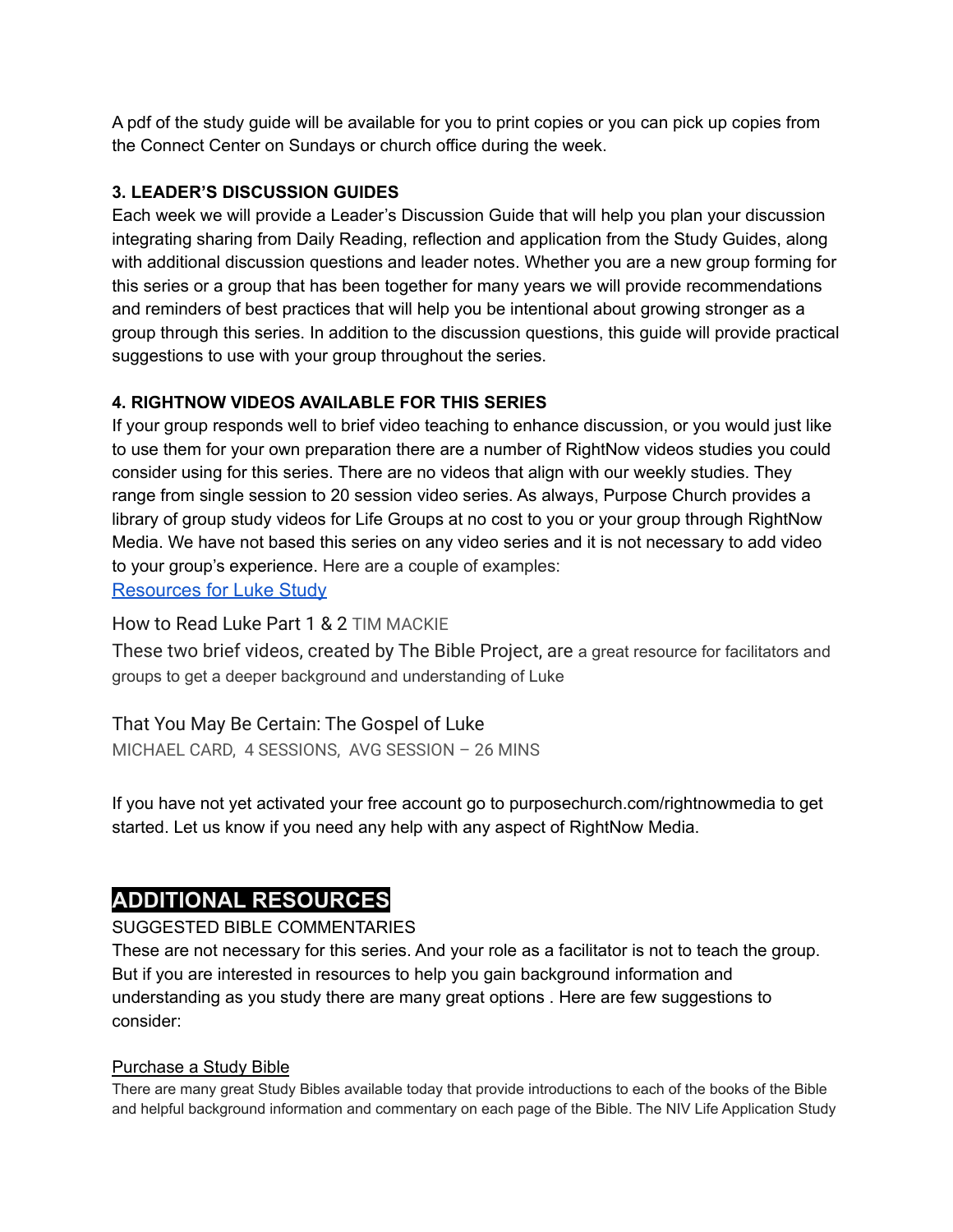Bible is a great option with the same translation that Pastor Glenn uses for his sermons. We have some available at the Purpose Store on Sundays for a reduced price (\$30)

#### Online Resources

[http://biblegateway.com](http://biblegateway.com/) [https://www.studylight.org](https://www.studylight.org/)

#### **Commentaries**

[https://www.bestcommentaries.com](https://www.bestcommentaries.com/)

IVP Bible Backgrounds Commentary OT/NT

NIV Application Commentary Series. They are overall solid and include nice sections that bridge the gap to our William Barclay's series is a modern classic, but they do have some problems of being a bit old/dated New Testament/Old Testament For Everyone

The Bible Speaks Today

Interpretation: A Bible Commentary for Teaching and Preaching

Holman Bible Commentary

Note: Matthew-Henry's is not recommended. It has some good stuff, but it was written over 300 years ago and we've learned a ton about the Bible since then including important things like the discovery of the Dead Sea Scrolls.

## **WHAT ARE THE GOALS OF THIS LIFE GROUP SERIES?**

#### **FULFILLING OUR MISSION**

Our goals for Life Groups through this series come from our mission statement: Help people find their purpose by

connecting with God

connecting with others

and connecting others with God

People are busy. Our goal is not to form groups and get people in groups to make their lives busier. Instead our goals are directly related to these three aspects of our mission statement. This Life Group series is designed to help each person take that next step in connecting with God, connecting with others and connecting others with God.

#### **LASTING LIFE IMPACT**

We have tried to be very intentional about designing this series for maximum life impact. The percentages may very slightly but most experts agree that on average we remember about: 10% of what we read 20% of what we hear 30% of what we see 50% of what we write in response to what we read, hear, or see 70% of what we share and discuss with others 80% of what we experience 90% or what we teach others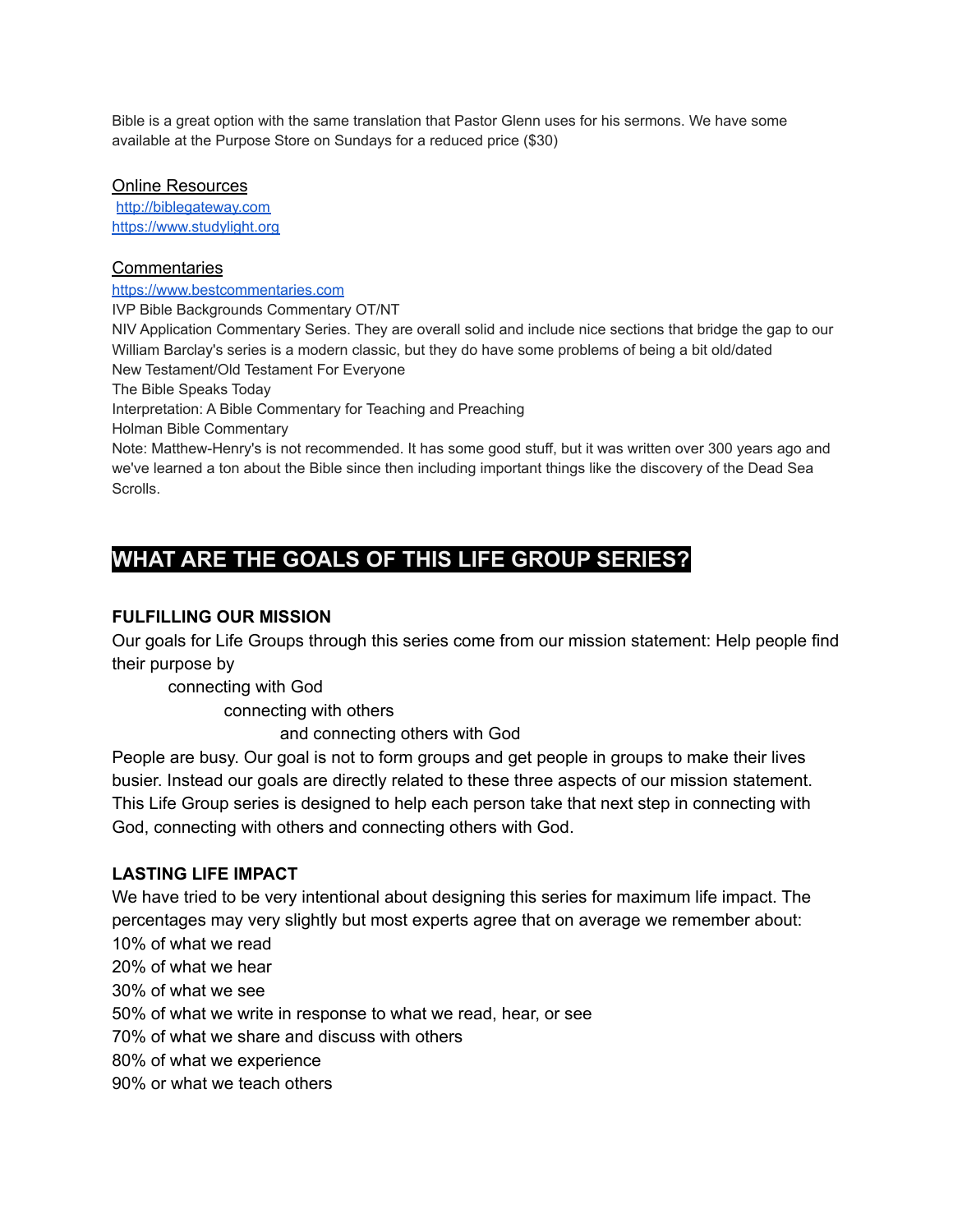Think about how we most often study the Bible. Most of the time we read or we hear teaching or preaching from the Bible. But with these approaches, the teacher or preacher may remember a high percentage, but we forget a very high percentage of what we have heard or read and so it has little lasting impact on our lives.

James 1:22-24 says, *Do not merely listen to the word, and so deceive yourselves. Do what it* says. Anyone who listens to the word but does not do what it says is like someone who looks at *his face in a mirror and, after looking at himself, goes away and immediately forgets...*

We want to do more than just listen to the word preached or read the Bible and forget. Our prayer for you through this series is that the life impact will be great as you:

- Hear sermons AND write notes (Study Guides)

- Read the Bible with notes to help you deepen your understanding AND respond in writing using the SOAP method to apply it to your life. (Daily Bible Reading)

- Share and discuss what you have heard, read, and written (Life Group Leader's Guide)
- Teach each other as you share and discuss

- And encourage, support, and challenge each other as you live out what you are reading, hearing and discussing.

- Experience serving together to live out your faith

### **GROWTH FOR ALL PARTICIPANTS AND LIFE GROUPS**

One of our values is *Growing People Change*. We believe that spiritual maturity is not something we arrive at but rather throughout the whole life of every Christ follower there is always a next step in Following Jesus. This study is not designed to be basic for beginners or advanced for the spiritually mature. Rather it is designed to work for groups with people across the spectrum and to be encouraging yet challenging for all to take the next step of growth in their relationship with Jesus.

# **ADAPTING THE SERIES TO FIT YOUR GROUP**

This study is designed to be flexible so that no matter what type or style of group you have you can adapt it to work well for your Group. Here are some ideas for adapting the series to fit your group. Identify which best describes your group:

- 1) **A brand new Life Group** formed for this series
- 2) A group continuing as a Life Group **with no new members added for this series**.
- 3) A group continuing as a Life Group **adding new members or two groups combining into one for this series.**
- 4) Some combination of these three.

BEFORE YOUR FIRST MEETING:

1. **For A brand new Life Group** formed for this series